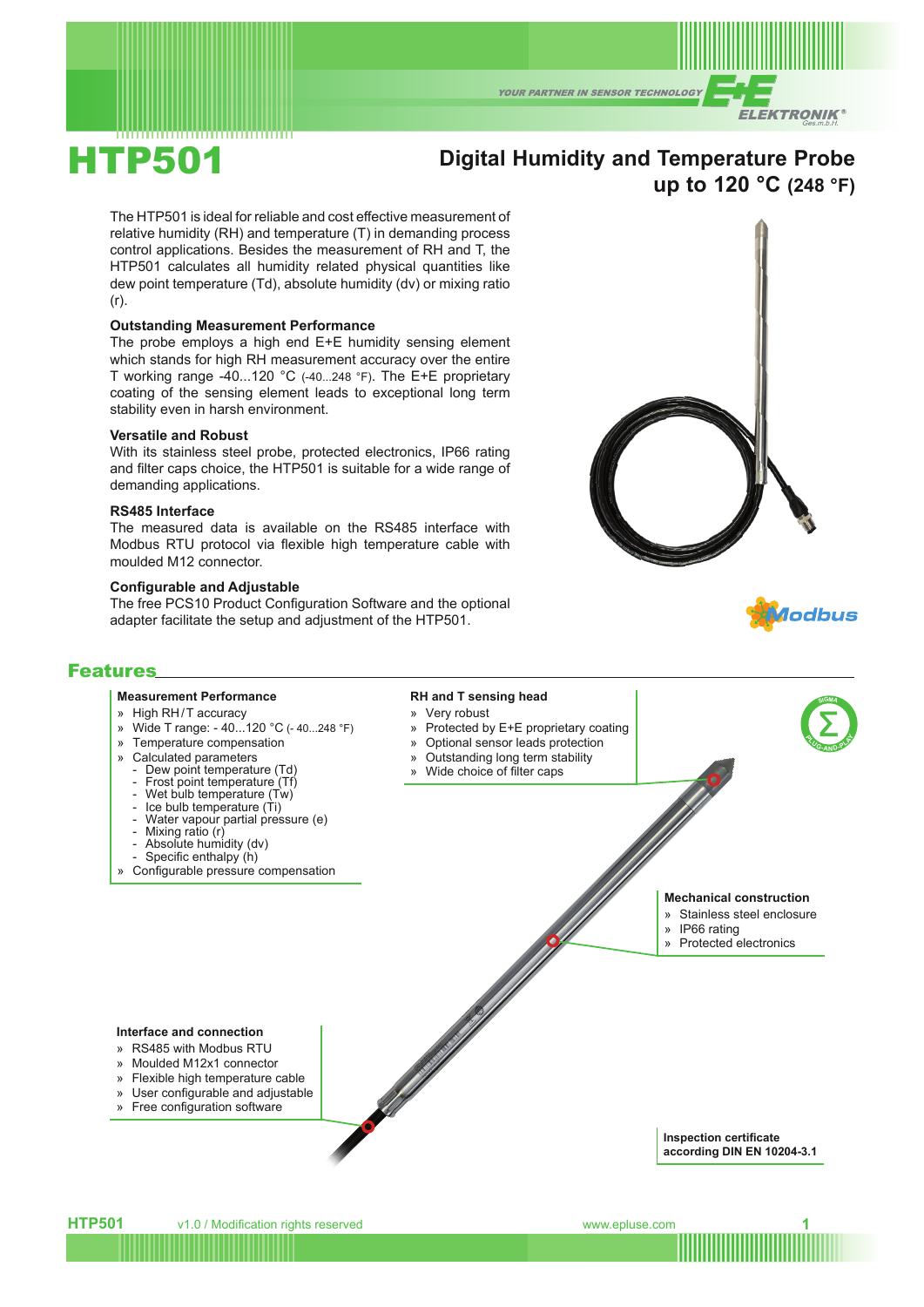



## Protective Sensor Coating

The E+E proprietary sensor coating is a protective layer applied to the active surface and leads of the sensing elements. The coating substantially extends sensor lifetime and ensures optimal measurement performance in corrosive environment (salts, off-shore applications). Additionally, it improves the sensor's long-term stability in dusty, dirty or oily applications by preventing stray impedances caused by deposits on the active sensor surface.

## Sensor Leads Protection

In certain very aggressive applications, the combination of sensor coating and additional protection of the sensing element leads can significantly extend the service life of the sensor. Please contact your E+E representative for details.

## E+E Modular Sensor Platform

The HTP501 is compatible with the Sigma 05 host device of the E+E Modular Sensor Platform. Together they become a versatile, plug-and-play humidity and temperature sensor with interchangeable probe, analogue outputs and optional display. Besides HTP501, Sigma 05 accommodates also other E+E intelligent sensing probes. See [www.epluse.com/sigma05](https://www.epluse.com/sigma05) for further details.



## Technical Data

| <b>Measurands</b>                                     |                                                              |                       |
|-------------------------------------------------------|--------------------------------------------------------------|-----------------------|
| <b>Relative humidity</b>                              |                                                              |                       |
| Measuring range                                       | $0100$ %RH                                                   |                       |
| Response time t <sub>90</sub><br>@ 20 °C (68 °F)      | $<$ 15 $s$                                                   |                       |
| Accuracy <sup>1)</sup>                                |                                                              |                       |
| Including hysteresis, non-linearity and repeatability |                                                              |                       |
| -1540 °C (5104 °F) (RH ≤ 90 %)                        | $\pm$ (1.3 + 0.003*mv) %RH                                   | $mv =$ measured value |
| $-1540 °C (5104 °F)$ (RH > 90 %)                      | ±2.3 %RH                                                     |                       |
| $-2570$ °C (-13158 °F)                                | $\pm$ (1.4 + 0.01*mv) %RH                                    |                       |
| $-40120$ °C (-40248 °F)                               | $\pm$ (1.5 + 0.015*mv) %RH                                   |                       |
| <b>Temperature</b>                                    |                                                              |                       |
| Measuring range                                       | $-40120$ °C (-40248 °F)                                      |                       |
| Accuracy <sup>1)</sup>                                | $\Delta T$ [°C]                                              |                       |
|                                                       | 0.5<br>0.45<br>0.4                                           |                       |
|                                                       | 0 <sub>3</sub>                                               |                       |
|                                                       | 0.2<br>0.15<br>0.1                                           |                       |
|                                                       | 0                                                            | $T[^{\circ}C]$        |
|                                                       | $-40 - 20$<br>40<br>20<br>60<br>80<br>120<br>$\Omega$<br>100 |                       |
|                                                       |                                                              |                       |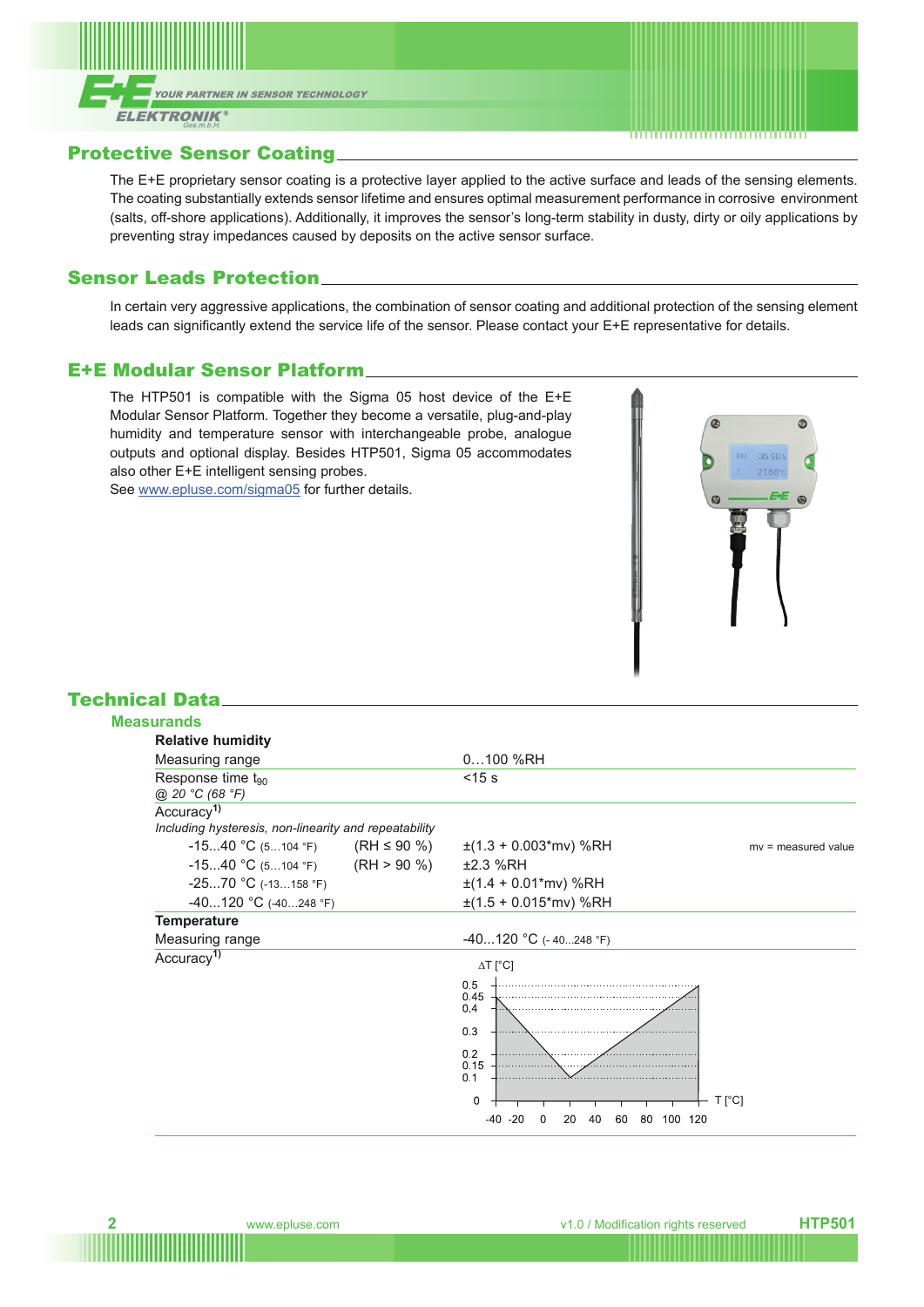YOUR PARTNER IN SENSOR TECHNOLOGY

**ELEKTRONIK®** 

## **Outp**

| <b>Output</b>  |                                                                                                                    |        |                                                                                                                                              |  |
|----------------|--------------------------------------------------------------------------------------------------------------------|--------|----------------------------------------------------------------------------------------------------------------------------------------------|--|
|                | <b>Digital interface</b><br>Protocol<br>Default settings<br>Supported baud rates<br>Data types for measured values |        | RS485 (HTP501 = 1 unit load)                                                                                                                 |  |
|                |                                                                                                                    |        | Modbus RTU<br>Baud rate 9600, parity even, 1 stop bit, Modbus address 69<br>9600, 19200, 38400, 57600, 76800 and 115200<br>FLOAT32 and INT16 |  |
|                |                                                                                                                    |        |                                                                                                                                              |  |
|                |                                                                                                                    |        |                                                                                                                                              |  |
|                |                                                                                                                    |        |                                                                                                                                              |  |
| <b>General</b> |                                                                                                                    |        |                                                                                                                                              |  |
|                | Power supply class III $\langle \mathbb{I} \rangle$ (EU) / class 2 (NA)<br>Power consumption, typ.                 |        | 8 - 35 V DC <sup>2</sup>                                                                                                                     |  |
|                |                                                                                                                    |        | 40 mW (without termination resistor)                                                                                                         |  |
|                | <b>Flectrical connection</b>                                                                                       |        | M12x1, 4 poles                                                                                                                               |  |
|                | Protection rating                                                                                                  |        | <b>IP66</b>                                                                                                                                  |  |
|                | Probe material                                                                                                     |        | Stainless steel 1.4404                                                                                                                       |  |
|                | Cable jacket <sup>3)</sup>                                                                                         |        | HFS 125XL, black, oil and fuel resistant                                                                                                     |  |
|                | Temperature working range                                                                                          | Probe: | $-40120$ °C (-40248 °F)                                                                                                                      |  |
|                |                                                                                                                    | Cable: | $-40120$ °C (- 40248 °F)                                                                                                                     |  |
|                | M <sub>12</sub> connector:                                                                                         |        | $-2590$ °C (-13194 °F)                                                                                                                       |  |
|                | Storage conditions                                                                                                 |        | -4080 °C (-40176 °F), 095 %RH non-condensing                                                                                                 |  |
|                | Electromagnetic compatibility                                                                                      |        | EN 61326-2-3<br>EN 61326-1                                                                                                                   |  |
|                |                                                                                                                    |        | $C_{\mathsf{A}}^{\mathsf{UK}}$ ( $\epsilon$<br>Industrial Environment                                                                        |  |
|                |                                                                                                                    |        | ICES-003 Class A<br>FCC Part15 Class A                                                                                                       |  |
|                | Shock and vibration<br>Configuration and adjustment                                                                |        | Tested acc. to EN 60068-2-6 and EN 60068-2-27                                                                                                |  |
|                |                                                                                                                    |        | PCS10 (Product Configuration Software, free download)                                                                                        |  |
|                |                                                                                                                    |        | and configuration adapter                                                                                                                    |  |
|                | 1) Traceable to international standards, administrated by NIST DTR, REV                                            |        |                                                                                                                                              |  |

1) Traceable to international standards, administrated by NIST, PTB, BEV...<br>The accuracy statement includes the uncertainty of the factory calibration with an enhancement factor k=2 (2-times standard deviation). The accura

2) USA & Canada class 2 supply required, max. supply voltage 30 V DC 3) Please mind the mounting and installing instructions included in the user manual.

## **Dimensions**

**Values in mm (inch)**



# Ordering Guide

|                   |                                   |                                                          | <b>HTP501-</b> |
|-------------------|-----------------------------------|----------------------------------------------------------|----------------|
|                   | <b>Type</b>                       | RH + T probe up to 120 $^{\circ}$ C (248 $^{\circ}$ F)   | <b>T4</b>      |
| ration<br>Configu | <b>Filter</b>                     | Metal grid with polycarbonate body                       | F <sub>3</sub> |
|                   |                                   | Stainless steel sintered                                 | F4             |
|                   |                                   | <b>PTFE</b>                                              | F <sub>5</sub> |
|                   | <b>Cable length</b>               | 2 m (6.6 ft)                                             | K <sub>2</sub> |
|                   |                                   | 5 m (16.4 ft)                                            | K <sub>5</sub> |
|                   |                                   | 10 m $(32.8 \text{ ft})$                                 | <b>K10</b>     |
|                   | <b>Probe length</b>               | 200 mm (7.9")                                            | <b>L200</b>    |
|                   |                                   | 400 mm (15.7")                                           | <b>L400</b>    |
|                   | <b>Sensing element protection</b> | With E+E proprietary coating                             | C <sub>1</sub> |
|                   |                                   | With E+E proprietary coating and sensor leads protection | C <sub>3</sub> |